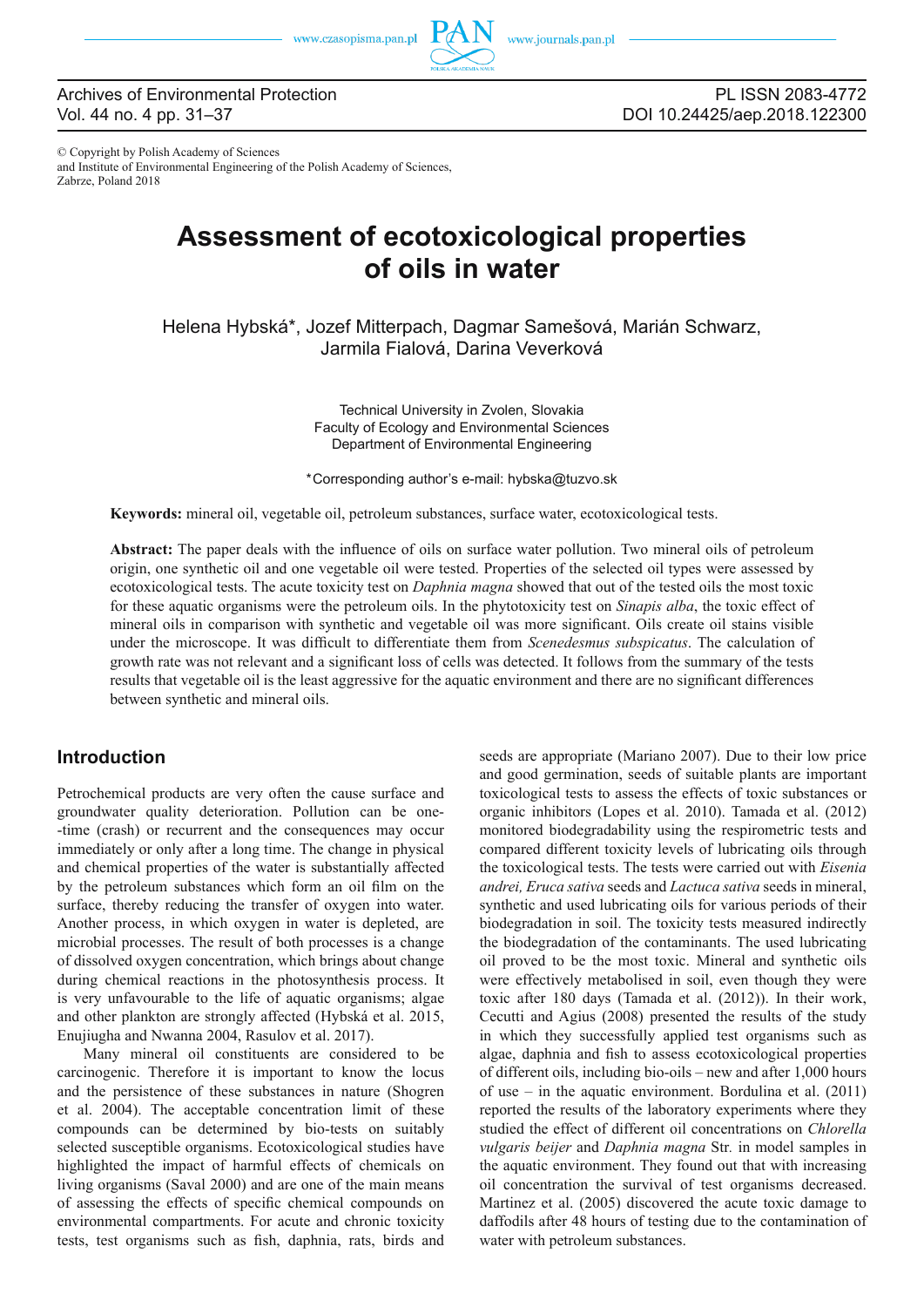32 H. Hybská, J. Mitterpach, D. Samešová, M. Schwarz, J. Fialová, D. Veverková

This article deals with the assessment of the effect of oils as contaminants in water using bioassays. It assesses the impact of the origin (mineral, vegetable and petroleum) oils as contaminants in water on test organisms.

### **Material and methods**

#### *Preparation of experimental samples*

The ecotoxicological properties of oils were examined in model samples prepared in the laboratory. The tests were performed using contaminated water samples, which were prepared in the laboratory by contaminating the surface water with selected types of oils: HLP 46 (synthetic hydraulic oil), OT HP 3 (mineral hydraulic oil), BIOPLUS (vegetable oil used to lubricate chainsaws), and TIRMAN (engine mineral oil). All four oils are slightly soluble in water and their selected physical and chemical properties are presented in Tab. 1.

The concentration of oils in individual samples was 1 g of oil/litre of water. The surface water for the model samples was from a flowing natural stream Kováčová, because the level of non-polar extractable substances (NES) in this surface water did not exceed the value of 0.1 mg/L (Regulation of the Government of the Slovak Republic No. 269/2010 Coll.).

#### *Ecotoxicological tests*

To determine the ecotoxicological properties of the oils as surface water contaminants in the models, the following biotests were used:

- terrestrial phytotoxicity test with producer: test of the growth inhibition of the root of *Sinapis alba*;
- aquatic tests:
- test with consumer: the acute toxicity test on *Daphnia magna*,

 $\circ$  test with producer: test of the growth inhibition of *Scenedesmus subspicatus*.

All performed tests were static tests. In all ecotoxicological tests the preliminary test was carried out as the first one with the oil concentration 1 g/L in water. After its evaluation, the definitive test with a concentration dilution series was performed. Before their use in the tests, the model samples were mixed at ,.000 rpm for 5 minutes (Laboratory Magnetic Mixer VKH RH-KT/C, IKA Labortechnik, Germany). Conversion of Daphnia, the state of algal culture and suitability of seed plants, as well as meeting the conditions for selected tests, were continuously verified on a reference substance (potassium dichromate).

#### *Growth inhibition test of Sinapis alba root*

The effect of the prepared samples on germination of seeds and the growth of roots of *Sinapis alba* in the initial development phases was tested. The test consisted of the cultivation of seeds at the bottom of Petri dish, using filter papers soaked in the solutions of the sample under test and in comparison with the control (seeds growing on a pad soaked in reconstituted water) (STN 83 8303). The reconstituted water was prepared from the solutions, as shown in Tab. 2, namely by pipetting 10 ml of each of solutions 1–4 up to the volume of 1 litre, and was used as a control.

The seeds of Sinapis alba were obtained from the Central Control and Testing Institute in Agriculture. Germination was set by a certified method in the Department of Seeds and Planting Materials – certified laboratory. The determined germination was 96 %.

Inhibition (stimulation) Ii of the growth of root of higher plants should be calculated using the equation:

$$
I_i = \frac{L_k - L_v}{L_k} .100,
$$

where  $L_{v}$  is the average length of root in the tested concentration of aqueous leachate in cm,  $L_k$  is the average length of root in control in cm.

#### *Acute toxicity test on Daphnia magna*

The most frequently used test with the primary consumer is the test of acute toxicity – inhibition of movability (immobilisation) of *Daphnia magna*, where the concentration of immobilisation of exposed individuals was determined (Tab. 4). *Daphnia magna* Straus, from at least the third generation, was obtained by acyclic partogenogenesis from laboratory breeding (STN EN ISO 6341, OECD 202).

#### *Growth inhibition test of Scenedesmus subspicatus*

Chlorococcal alga *Scenedesmus subspicatus*, which belongs to the class of *Chlorophyceae*, was used as the test organism. The Z-Medium was used as the nutrient solution (Table 5–7). 10 ml

**Table 1.** Basic physical and chemical properties of oils

|                                       |                    | HI P 46 | <b>BIOPIUS</b> | OT HP3 | TIRMAN |
|---------------------------------------|--------------------|---------|----------------|--------|--------|
| Kinematic viscosity at $40^{\circ}$ C | mm <sup>2</sup> /s | 46.0    | 37.0           | 31.2   | 15.2   |
| Density at 15 °C                      | kg/m               | 875     | 920            | 865    | 783    |

**Table 2.** Stock solution for the preparation of reconstituted water.

| <b>Stock solution</b> | <b>Chemical substance</b>                         | Concentration (g/L) |  |  |
|-----------------------|---------------------------------------------------|---------------------|--|--|
|                       | CaCl <sub>2</sub> $\cdot$ 2H <sub>2</sub> O, p.a. | 117.6               |  |  |
|                       | MgSO <sub>a</sub> ·7H2O, p.a.                     | 49.3                |  |  |
|                       | NaHCO <sub>3</sub> , p.a.                         | 25.9                |  |  |
|                       | KCI, p.a.                                         | 2.3                 |  |  |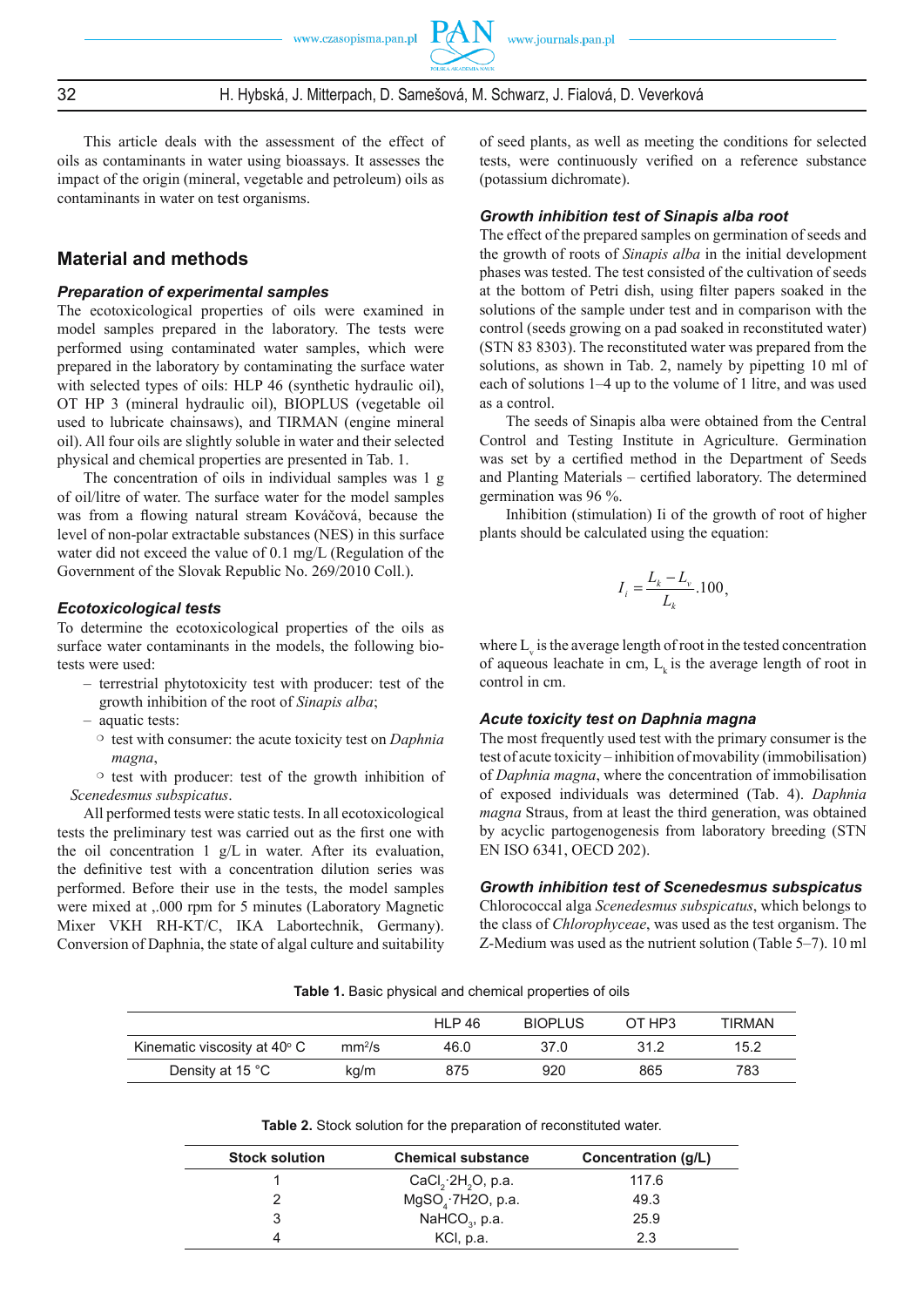of first six stock solutions were added into 900 ml of  $dH_2O$ .

Then 1 ml of rest solutions was added. The final pH should be 6.6 (Andersen 2005, Zehnder and Staub 1961). It was prepared in accordance with the instructions from its supplier (Culture Collection of Autotrophic Organisms – CCALA, Třeboň, the Czech Republic). The Bürker chamber and a microscope OLYMPUS BX 40 (STN EN ISO 8692, OECD 201) were used to count the number of cells.

#### *Evaluation of results*

The software STATISTICA (Version 10, StatSoft Company, Tulsa, USA) was used for processing the results. Averages and their standard deviations (SD) were calculated from the selected data sets in the extent of 6 measurements-repetitions.

## **Results and discusion**

Ecotoxicological tests can be characterised as experimental (usually laboratory) methods for determining toxic effects of stressors (toxic substances) on natural organisms (Fargašová 2009).

#### *Assessment of the growth inhibition test of Sinapis alba root*

After completion of the preliminary test with 1 g of oil  $L^{-1}$  in water (after 72 hours of incubation and 4 repetitions), the length of all grown roots was measured and the growth inhibition (IC) was calculated in comparison with the control. It was found from the preliminary test that the highest inhibition occurred in the sample of surface water contaminated with the synthetic hydraulic oil HLP 46 and mineral oil TIRMAN. There was no significant difference between the set values in the samples with oil BIOPLUS and OT HP3. From the results of the preliminary test (inhibition of root growth  $\geq 30\%$  and  $\leq 50\%$ inhibition), (STN 83 8303) further testing was not necessarily required, but due to the physical and chemical properties of the oils (water insolubility, density and viscosity) and creating oil film on the surface, the definitive test was also conducted. In the definitive test, dilutions of samples were set in the range from 0.1 to 1 g of oil in 1 litre of water. The results from the definitive test are shown in Tab. 6. Averages and their standard deviations (SD) were calculated from the selected data sets in the extent of 6 measurements-repetitions.

| Table 3. Conditions for the test of Sinapis alba growth inhibition |  |
|--------------------------------------------------------------------|--|
|--------------------------------------------------------------------|--|

| <b>Test organism</b>         | Sinapis alba, ochre yellow, size 1.5–2 mm, 30 seeds in Petri dish, 10 ml sample, 72 hours – exposure<br>period                        |
|------------------------------|---------------------------------------------------------------------------------------------------------------------------------------|
| <b>Temperature</b>           | $20^{\circ}$ C ± 1°C, incubator TS 606 CZ/2-Var (WTW, Germany)                                                                        |
| <b>Control sample</b>        | reconstituted water                                                                                                                   |
| Validity of the test         | germination in control sample = $97.8$ % (limit $\geq 90\%$ )                                                                         |
| Reference substance          | $K_2Cr_2O_7$ , IC <sub>50, 72hours</sub> = 32.50 mg/L (limit 4.1–85 mg/L)                                                             |
| <b>Measuring root length</b> | Steel calibrated measuring instrument                                                                                                 |
| <b>Preliminary test</b>      | 30 seeds on the filter paper soaked in 10 ml of the undiluted sample/under the same control<br>(reconstituted water) conditions       |
| Definitive test              | 30 seeds on filter paper soaked in 10 ml of ascending concentration sample/under the same control<br>(reconstituted water) conditions |
| <b>Monitored response</b>    | root growth inhibition compared to control, IC                                                                                        |

**Table 4.** Acute toxicity test conditions for *Daphnia magna*

| <b>Test organism</b>          | Daphnia magna Straus (more than the third generation obtained by acyclic parthenogenesis under<br>the conditions of healthy breeding), individuals younger than 24 hours since birth (no feeding). |
|-------------------------------|----------------------------------------------------------------------------------------------------------------------------------------------------------------------------------------------------|
| Incubation temperature        | $20^{\circ}$ C ± 2 $^{\circ}$ C                                                                                                                                                                    |
| <b>Control sample</b>         | reconstituted water                                                                                                                                                                                |
| <b>Number of replications</b> | 6                                                                                                                                                                                                  |
| Reference substance           | $K_2Cr_2O_7$ , EC <sub>50, 48hours</sub> = 0.62 mg/L (limit 0.3–1.5 mg/L)                                                                                                                          |
| <b>Preliminary test</b>       | 10 ml – sample volume, 20 daphnia in an undiluted sample and simultaneously under control<br>(reconstituted water) conditions                                                                      |
| <b>Definitive test</b>        | 20 daphnia in an ascending concentration sample and simultaneously under control (reconstituted<br>water) conditions                                                                               |
| <b>Test duration</b>          | 48 h                                                                                                                                                                                               |
| Validity of the test          | % of immobilised individuals in control = $5\%$ (limit $\leq 10\%$ )                                                                                                                               |
| <b>Monitored response</b>     | % of immobilised* individuals compared to the control, inhibition of immobilisation (EC) compared to<br>the control                                                                                |

Note: \* macroscopically observed disability of individual spatial mobility of Daphnia within the period of 15 seconds after stirring the sample; immobilised individuals are the ones which move using the feelers of the second pair, but are not able to perform this movement.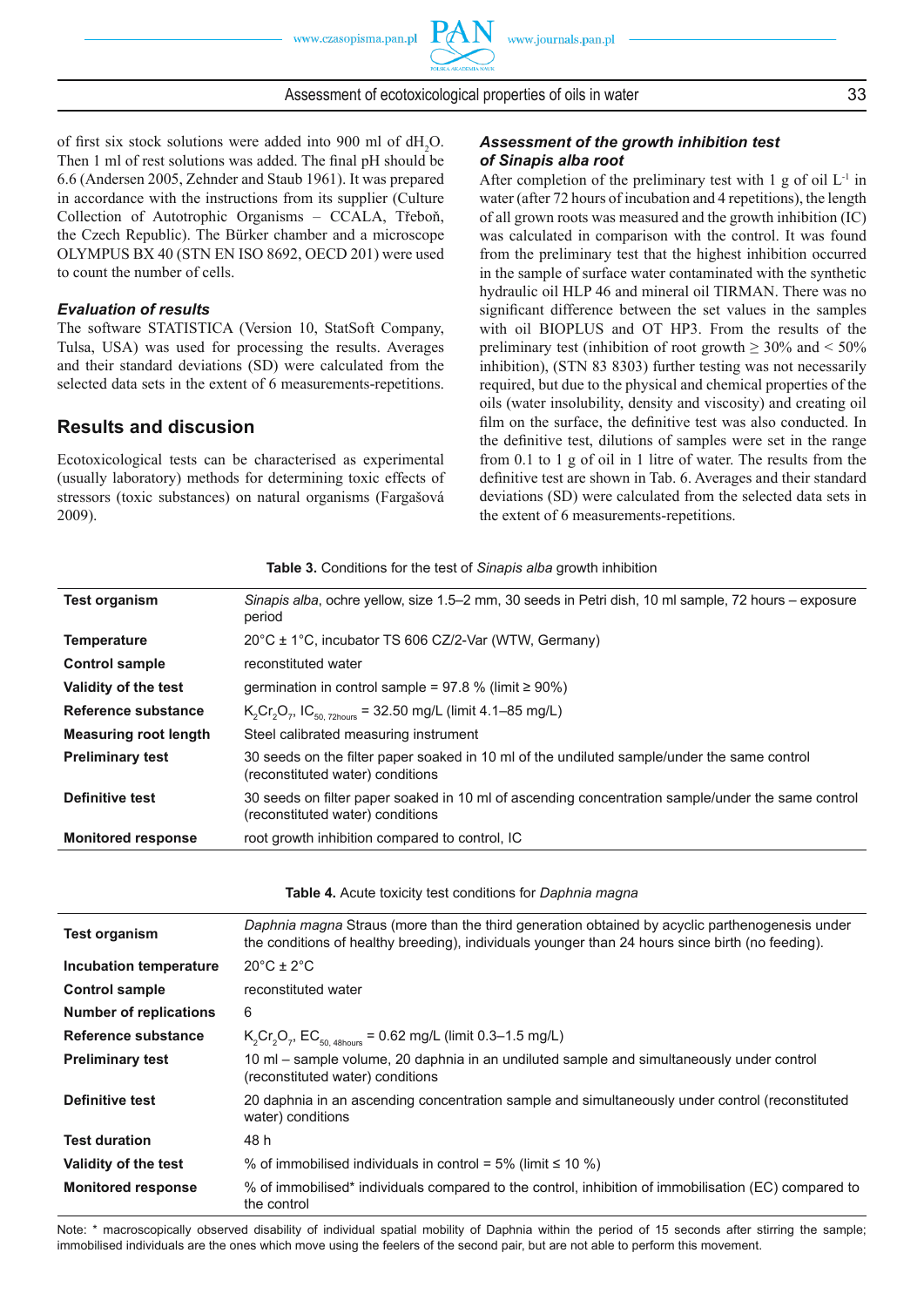### 34 H. Hybská, J. Mitterpach, D. Samešová, M. Schwarz, J. Fialová, D. Veverková

In all model samples  $IC_{50}$  was > 1g of oil/ L in water (Tab. 9). The effect of oil concentration was significant only in the samples with vegetable oil BIOPLUS and mineral oil TIRMAN. This emerges from the IC values at the concentration of 0.1 g oil  $L^{-1}$  in water. There is no significant effect of concentration of mineral oil OT HP3 and synthetic oil HLP 46. The results in this test and in the concentration range are influenced only partially by the origin of the oil.

#### *Assessment of the acute toxicity test on Daphnia magna*

The result of the preliminary test for vegetable oil BIOPLUS as water pollutant was negative (STN EN ISO 6341, OECD

**Table 5.** Z – Medium

202).The value of immobilisation was 10% (Tab. 10) and further testing was not needed. Other samples were positive and during the test there was a death rate or immobilisation ≥ 50% of *Daphnia magna* in comparison with the control (STN EN ISO 6341, OECD 202) and therefore the definitive test was performed. From counted individuals with unchanged vital functions (48 hours after the start of the test), percentage of immobilisation was calculated in individual water samples.

The results of *Daphnia magna* immobilisation (EC) are shown in Tab. 10.

Inhibitions  $(EC_{50})$ , assessed by the regression analysis, are shown in Tab. 11. The synthetic oil HLP 46 was the most toxic to the test organisms: only 0.03 g of oil/L in water was

| Composition                          | Stock solution<br>(g/l dH <sub>2</sub> O) | Used volume<br>(to 1 litre) |
|--------------------------------------|-------------------------------------------|-----------------------------|
| NANO <sub>3</sub>                    | 46.7                                      | $10 \mathrm{m}$             |
| $Ca(NO3)2$ .4H <sub>2</sub> O        | 5.9                                       | $10 \mathrm{m}$             |
| K,HPO,                               | 3.1                                       | $10 \mathrm{m}$             |
| MgSO <sub>a</sub> .7H <sub>2</sub> O | 2.5                                       | $10 \mathrm{m}$             |
| Na, CO,                              | 2.1                                       | $10 \mathrm{m}$             |
| Fe-EDTA solution                     | Tab. 6                                    | $0.2$ ml                    |
| Trace metals solution                | Tab. 7                                    | $0.08$ ml                   |
|                                      |                                           |                             |

## **Table 6.** Fe-EDTA solution

| Composition                          | Used volumes |  |
|--------------------------------------|--------------|--|
| HCI (35%)                            | $2.2$ ml     |  |
| dH <sub>2</sub> O                    | 250 ml       |  |
| FeCl <sub>3</sub> .6H <sub>2</sub> O | 4.5 g        |  |
| Na <sub>2</sub> EDTA                 | 4.65 q       |  |

#### **Table 7.** Trace metals solution

| Composition                               | Used volumes<br>(to 100 ml) |  |  |  |  |  |
|-------------------------------------------|-----------------------------|--|--|--|--|--|
| $H_3BO_3$                                 | 0.31 g                      |  |  |  |  |  |
| MnSO <sub>4</sub> .4H <sub>2</sub> O      | $0.223$ g                   |  |  |  |  |  |
| $Na2WO4.2H2O$                             | 0.003 <sub>q</sub>          |  |  |  |  |  |
| $(NH_4)_{6}Mo_7O_{24}.4H_2O$              | $0.0088$ g                  |  |  |  |  |  |
| <b>KBr</b>                                | $0.0119$ g                  |  |  |  |  |  |
| ΚI                                        | $0.0083$ g                  |  |  |  |  |  |
| ZnSO <sub>4</sub> .7H <sub>2</sub> O      | 0.0287 g                    |  |  |  |  |  |
| $Cd(NO3)2.4H2O$                           | $0.0154$ g                  |  |  |  |  |  |
| $Co(NO_3), 6H_2O$                         | $0.0146$ g                  |  |  |  |  |  |
| CuSO <sub>4</sub> .5H <sub>2</sub> O      | $0.0125$ g                  |  |  |  |  |  |
| $NISO_{4}(NH_{4})_{2}SO_{4}.6H_{2}O$      | $0.0198$ g                  |  |  |  |  |  |
| $Cr(NO3)2$ .7H <sub>2</sub> O             | $0.0037$ g                  |  |  |  |  |  |
| $V_2O_4(SO_4)_3.16H_2O$                   | $0.0035$ g                  |  |  |  |  |  |
| $AI_{2}(SO_{4})_{3}K_{2}SO_{4}.24 H_{2}O$ | $0.0474$ g                  |  |  |  |  |  |

**Table 8.** Conditions for the *Scenedesmus subspicatus* growth inhibition test

| Test organism                             | Scenedesmus subspicatus                                                                                                               |
|-------------------------------------------|---------------------------------------------------------------------------------------------------------------------------------------|
| Sample volume                             | $50 - 70$ ml                                                                                                                          |
| Incubation temperature                    | $25^{\circ}$ C ± 2 $^{\circ}$ C, thermostatic cabinets ST FOT (Poland)                                                                |
| <b>Lighting and exposure</b>              | continually, min. intensity of 5 000 lux, min. 72 hours                                                                               |
| Initial concentration<br>of algal culture | min. $103$ cells in 1 ml                                                                                                              |
| <b>Control sample</b>                     | $Z$ – medium (10%) and deionized water (90%)                                                                                          |
| Reference substance                       | $K_2Cr_2O_7$ , IC <sub>50.72hours</sub> = 1.3 mg/L (limit 0.5–2.0 mg/L)                                                               |
| <b>Preliminary test</b>                   | undiluted sample with the addition of inoculum (aliquot nutrient suspension and simultaneously<br>under control conditions)           |
| <b>Definitive test</b>                    | gradually increasing the concentration of the sample with the addition of the inoculum and<br>simultaneously under control conditions |
| <b>Monitored parameters</b>               | the growth of algal culture (cell counting) is done every 24 hours, growth rate $(\mu)$ , growth inhibition (IC)                      |
| <b>Other conditions</b>                   | no aeration, mixing of algae suspension at least 3 times a day, maintenance, adaptation and<br>cultivation of algal culture           |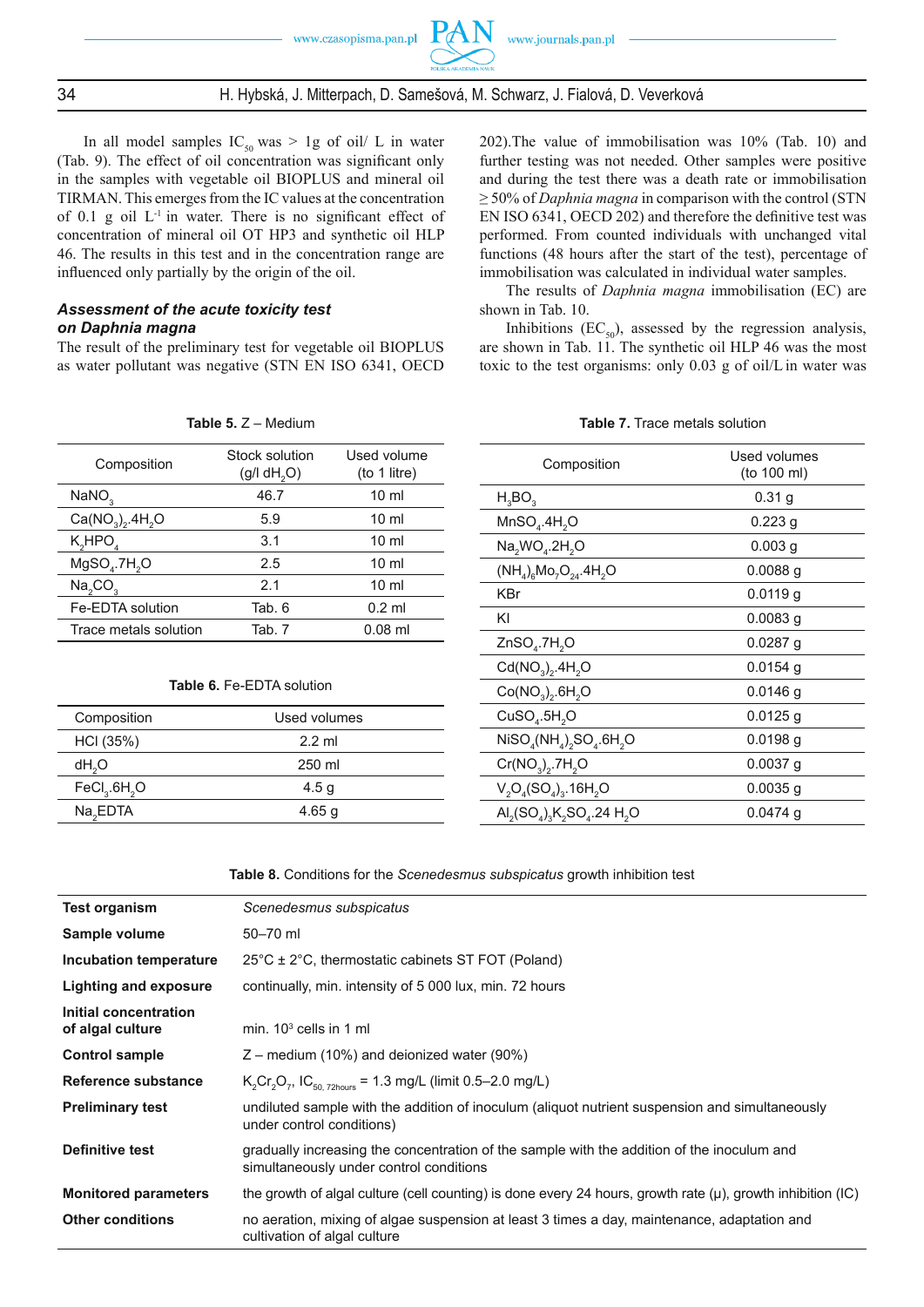enough to cause immobilisation of 50% of individuals  $(EC_{50})$ . Mineral oil TIRMAN with an  $EC_{50}$  value of 0.31 g oil/L in water also had a significant toxic effect on *Daphnia magna*. This corresponds to the findings published by Cecutti and Agius (2008), who found that toxicity levels of bio-oils (such as vegetable oil) were not higher in comparison with the liquid contaminated by the oil – based sample ( $EC_{50}$  in samples with mineral oil was 5.450 g/L and in bio-oil < 10 g/L).

Bordulina et al. (2011) confirmed that with increasing concentration of oil in water, the survival rate of *Daphnia magna* decreased. They found out that at the concentration of 0.2 mg of oil/L, irrespective of its origin (mineral and bio- -oil – sunflower oil), there was no difference in the number of immobilised individuals.

Oil affects *Daphnia magna* to a certain extent by the presence of toxic substances dissolved in water but mainly by forming a film on water surface. The organisms are coated with a layer of the oil and this prevents them from respiring. This is confirmed by Bejarano et al.  $(2014)$  in their article, where they dealt with the size of the dispersed droplets of oil in water and observed their effect on *Daphnia magna.*  The effect of oil droplets on the toxicity of the aquatic environment has not been examined to a large extent, as reported by Redman et al. (2017). They performed acute toxicity tests on *Daphnia magna* and the results indicated that oil droplets in the aquatic environment do not contribute significantly to the toxicity.

#### *Assessment of the growth inhibition test on Scenedesmus subspicatus*

Results of the growth inhibition of *Scenedesmus subspicatus* in the preliminary test were positive (growth inhibition of the algal culture was  $\geq 30$  % in comparison with the control), (STN EN ISO 8692, OECD 201) and based on this, the definitive test was performed. All the results showed high inhibition irrespective of the origin of the contaminant (Tab. 12).

Oils are almost insoluble in water and create oil stains visible under the microscope. It was difficult to differentiate them from unicellular organisms (*Scenedesmus subspicatus*) or their colonies and it was complicated to count the exact number of cells in the Bürker chamber under the microscope. The calculation of growth rate was not relevant and a significant loss of cells was detected. It is assumed that low growth rate of algae cells is probably caused by adhesion of oil to algae cells, bringing about low growth rate and preventing photosynthesis, as presented by Borodulina et al. (2011). Ramadass et al. (2015) examined the toxicity of motor oil on the growth and antioxidant enzyme microalga, *Pseudokirchneriella subcapitata*, and found that contamination of water systems with oil could potentially affect the health of ecosystems by disrupting primary producers at the base of the food chain.

Forth et al. (2017) tested the toxicity of petroleum (mineral) oil in water samples using the standard aquatic toxicity tests and observed changes in the size of oil droplets. The average

|                |                        | <b>HLP 46</b>                    |                                                                   | OT HP <sub>3</sub> |                               | <b>BIOPLUS</b>                   | <b>TIRMAN</b>                 |                                  |  |
|----------------|------------------------|----------------------------------|-------------------------------------------------------------------|--------------------|-------------------------------|----------------------------------|-------------------------------|----------------------------------|--|
| Conc.<br>[g/L] | Root<br>growth<br>[cm] | <b>ICAverage</b><br>$[\%]\pm SD$ | <b>Root</b><br><b>ICAverage</b><br>growth<br>$[\%]\pm SD$<br>[cm] |                    | <b>Root</b><br>growth<br>[cm] | <b>ICAverage</b><br>$[\%]\pm SD$ | <b>Root</b><br>growth<br>[cm] | <b>ICAverage</b><br>$[\%]\pm SD$ |  |
| 0.1            | 3.6                    | $30.8 + 0.82$                    | 3.9                                                               | $25.0 \pm 1.05$    | 4.3                           | $17.3 \pm 1.30$                  | 4.2                           | $19.9 + 2.24$                    |  |
| 0.2            | 3.6                    | $30.8 \pm 1.00$                  | 3.8                                                               | $26.9 \pm 1.72$    | 4.2                           | $19.2 \pm 2.47$                  | 3.7                           | $28.9 \pm 3.49$                  |  |
| 0.5            | 3.5                    | $32.7 \pm 0.31$                  | 3.6                                                               | $30.8 \pm 3.27$    | 3.6                           | $30.8 \pm 3.37$                  | 3.5                           | $32.7 + 4.37$                    |  |
| 0.8            | 3.3                    | $36.5 \pm 0.27$                  | 3.6                                                               | $30.8 \pm 3.75$    | 3.6                           | $30.8 \pm 3.42$                  | 3.4                           | $34.6 \pm 3.90$                  |  |
| 1              | 3.1                    | $40.4 \pm 1.40$                  | 3.5                                                               | $32.7 \pm 0.38$    | 3.5                           | $32.7 \pm 0.67$                  | 3.3                           | $36.5 \pm 2.82$                  |  |
| <b>Control</b> | 5.2                    |                                  |                                                                   |                    |                               |                                  |                               |                                  |  |

| <b>Table 9.</b> Results of the definitive test of the root growth and inhibition (IC) of the root of <i>Sinapis alba</i> |  |  |  |  |  |
|--------------------------------------------------------------------------------------------------------------------------|--|--|--|--|--|
|                                                                                                                          |  |  |  |  |  |

Table 10. Results of the preliminary (\*) and definitive tests of acute toxicity (EC) on *Daphnia magna* 

|                                   | Control           | <b>HLP 46</b> |                 |     |     | OT HP 3<br><b>BIOPLUS</b> |    |      | <b>TIRMAN</b>        |    |                |      |     |     |               |     |       |
|-----------------------------------|-------------------|---------------|-----------------|-----|-----|---------------------------|----|------|----------------------|----|----------------|------|-----|-----|---------------|-----|-------|
| Conc. [g/L]                       | $\qquad \qquad -$ |               | $0.01$ 0.05 0.1 |     | 0.2 | $1^*$                     |    |      | $0.1$ 0.2 0.5 0.8 1* |    |                | $1*$ | 0.1 | 0.2 | $0.5^{\circ}$ | 0.8 | $1^*$ |
| Immobil.<br>individuals<br>Number |                   | 7             | 13              | -14 | 19  | 20                        | 3  | $-5$ | 6 6                  |    | 8 <sup>8</sup> | 2    | 6   | 9   | 14            |     | 18    |
| EC [%]                            | 5                 | 35            | 65              | 70  | 95  | 100                       | 15 | 25   | 30                   | 30 | 40             | 10   | 30  | 45  | 70            | 85  | 90    |

| <b>Table 11.</b> Calculated values for $EC_{50}$ |  |
|--------------------------------------------------|--|
|--------------------------------------------------|--|

|             | <b>HLP 46</b> | OT HP 3 | <b>BIOPLUS</b> | TIRMAN |
|-------------|---------------|---------|----------------|--------|
| Conc. [g/L] | 0.03          |         | ר -            | 0.31   |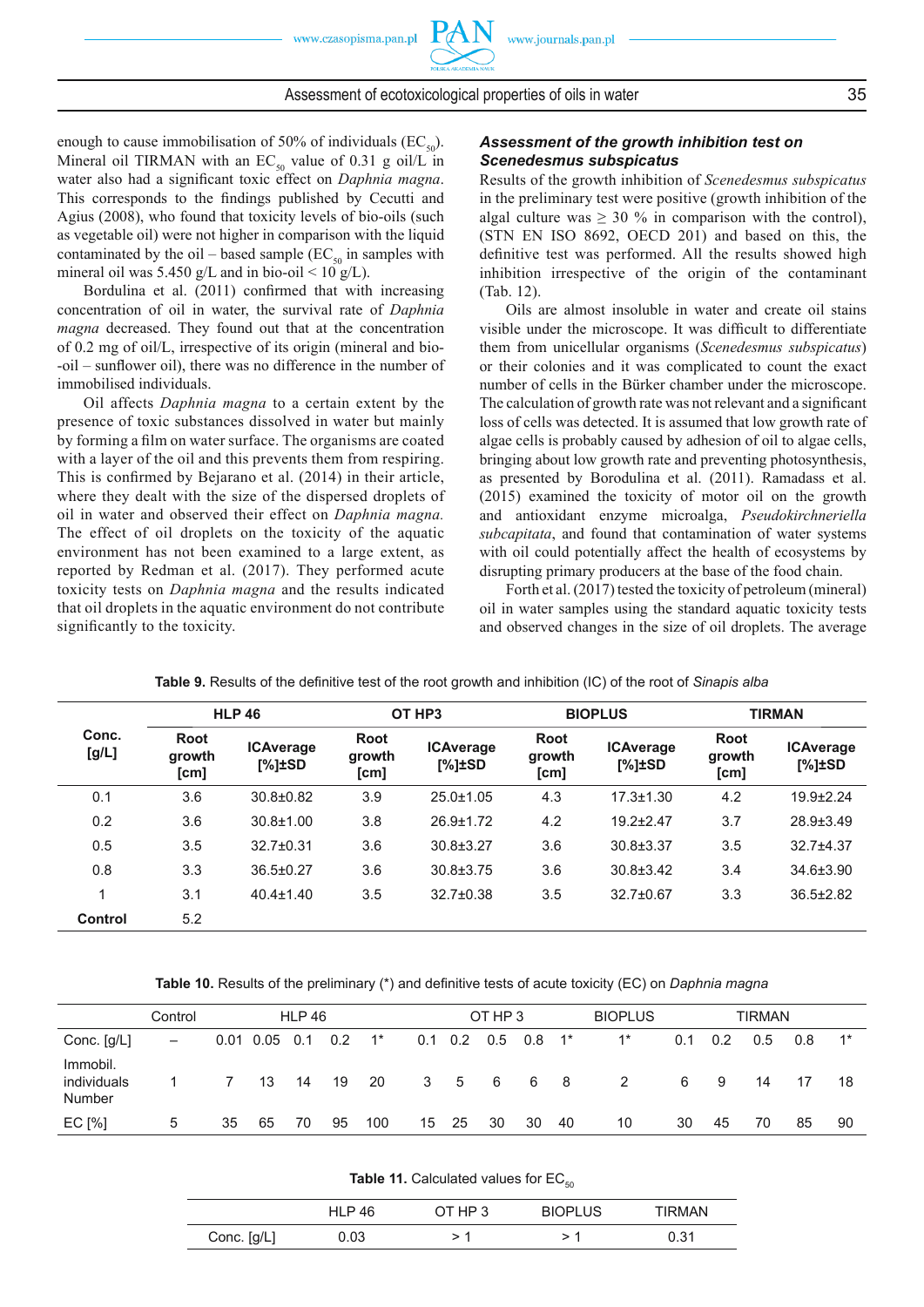## 36 H. Hybská, J. Mitterpach, D. Samešová, M. Schwarz, J. Fialová, D. Veverková

| <b>Sample</b>  | <b>Concentration [g/L]</b> | Number of cells<br>in 1 ml $\times$ 103<br><b>Start of the test</b> | Number of cells<br>in 1 ml $\times$ 103<br>End of the test | <b>ICAverage</b><br>$[\%]\pm SD$ |
|----------------|----------------------------|---------------------------------------------------------------------|------------------------------------------------------------|----------------------------------|
| <b>HLP 46</b>  | 1.0                        | 10.00                                                               | 5                                                          | 70.15±4.2                        |
|                | 0.8                        | 9.50                                                                | 7.5                                                        | $55.22 \pm 1.4$                  |
|                | 0.5                        | 9.75                                                                | 9.5                                                        | $43.28 + 4.6$                    |
| OT HP 3        | 1.0                        | 10.75                                                               | 3.75                                                       | 77.61±4.1                        |
|                | 0.8                        | 10.50                                                               | 6.25                                                       | $62.69 \pm 1.1$                  |
|                | 0.5                        | 10.25                                                               | 7.25                                                       | $56.72 \pm 1.4$                  |
| <b>BIOPLUS</b> | 1.0                        | 10,00                                                               | 6                                                          | $64.18 \pm 1.2$                  |
|                | 0.8                        | 9.50                                                                | 7.25                                                       | $56.72{\pm}3.8$                  |
|                | 0.5                        | 10.50                                                               | 7.75                                                       | $53.73 \pm 1.5$                  |
| <b>TIRMAN</b>  | 1.0                        | 10.50                                                               | 3.5                                                        | 79.10±5.1                        |
|                | 0.8                        | 10.50                                                               | 4.75                                                       | 71.64±4.4                        |
|                | 0.5                        | 10.25                                                               | 8.25                                                       | $49.75 \pm 2.1$                  |
| Control        | -                          | 10.25                                                               | 16.75                                                      |                                  |

**Table 12.** Data recorded from the growth inhibition test on *Scenedesmus subspicatus*

droplet size at the beginning of the test was 5–10 μm (a few were  $> 30 \mu m$ ) and after 96 hours of testing, that size was reduced to  $3-5$   $\mu$ m. This data provides significant information for measurements, which were important for determining the effects of oils on the aquatic organisms that were used in these aquatic tests.

## **Conclusion**

Results for the ecotoxicological properties of these oils obtained here help with the completion of this missing data and at the same time verify the safety of these oils, for example during economic activities in protected areas. The use of an ecotoxicological approach has added value to the assessment of risks owing to contamination of surface water by anthropogenic activities. This tool can be advantageously used as a part of environmental management. Ecotoxicological tests identify danger and can be used for ecological risks assessment. The results in safety data sheets for tested oils are absent.

## **Acknowledgement**

This work was supported by the Slovak Grant Agency VEGA 1/0377/17, KEGA 018 TUZ-4/2017 and 021 TUZ–4/2017.

#### **References**

- Andersen, R.A. (2005). *Algal culturing techniques*, Amsterdam: Elsevier, Amsterdam 2005.
- Bejarano, A.C., Clark, J.R. & Coelho, G.M. (2014). Issues and challenges with oil toxicity data and implications for their use in decision making: A quantitative review, *Environmental Toxicology & Chemistry*, 33 (4), pp. 732–742.
- Borodulina, T.S., Polonskiy, V.I., Vlasova, E.S., Shashkova, T.L. & Grigor, Y.S. (2011). Effect of oil-pollution of water on delayed fluorescence of the algae Chlorella vulgaris Beijer and survival rate of the cladoceran Daphnia magna Str., *Sibirskii Ekologicheskii Zhurnal*, 18 (1), pp. 107–111.
- Cecutti C.H. & Agius, D. (2008). Ecotoxicity and biodegradability in soil and aqueous media of lubricants used in forestry applications, *Bioresource Technology*, 99 (17), pp. 8492–8496.
- Enujiugha, V.N. & Nwanna, L.C. (2004). Aquatic oil pollution impact indicators, *Journal of Applied Sciences & Environmental Management,* 8, pp. 71–75.
- Fargašová, A. (2009). *Ecotoxicological bioassays*, Bratislava: Publishing Perspekt.
- Forth H.P., Mitchelmore, C.L., Morris, J.M., Lay, C.R. & Lipton, J. (2017). Characterization of dissolved and particulate phases of water accommodated fractions used to conduct aquatic toxicity testing in support of the Deepwater Horizon natural resource damage assessment, *Environmental Toxicology and Chemistry*, 36 (6), pp. 1460–1472
- Hybská, H., Samešová, D. & Ollerová, H. ( 2015). *Impact of Organic Pollutants on the Environment,* Zvolen: Technical University in Zvolen.
- Lopes, P.R., Montagnolli, R.N., Domingue, R.F. & Bidoia, E.D. (2010). Toxicity and biodegradation in sandy soil contaminated by lubricant oils, *Bulletin of Environmental Contamination and Toxicology*, 84 (4), pp. 454–458.
- Mariano, A.P., Kataoka, A.P., Angelis, D.F. & Bonotto, D.M. (2007). Laboratory study on the bioremediation of diesel oil contaminated soil from a petrol station, *Brazilian Journal of Microbiology*, 38 (2), pp. 346–353.
- Martinez, J.F., Villaseńor, R., Rioe, G. & Chaves, E.F. 2005. Toxicity of the crude oil water soluble fraction and kaolin – adsorbed crude oil on Daphnia magna (Crustacea: Anomopode), *Archives of Environmental Contamination and Toxicology*, 48 (4), pp. 444–449.
- OECD 201 Guidelines for Testing of Chemicals. Freshwater Alga and Cyanobacteria, Growth Inhibition Test. 2006, Paris, France.
- OECD 202 Guidelines for Testing of Chemicals. Daphnia sp. Acute Immobilisation Test. 2004, Paris, France.
- Ramadass, K., Megharaj, M., Venkateswarlu, K. & Naidu, R. (2015). Toxicity and oxidative stress induced by used and unused motor oil on freshwater microalga, Pseudokirchneriella subcapitata, *Environmental Science and Pollution Research*, 22 (12), pp. 8890–8901.
- Rasulov, O., Zacharová, A. & Schwarz, M. (2017). Determination of total mercury in aluminium industrial zones and soil contaminated